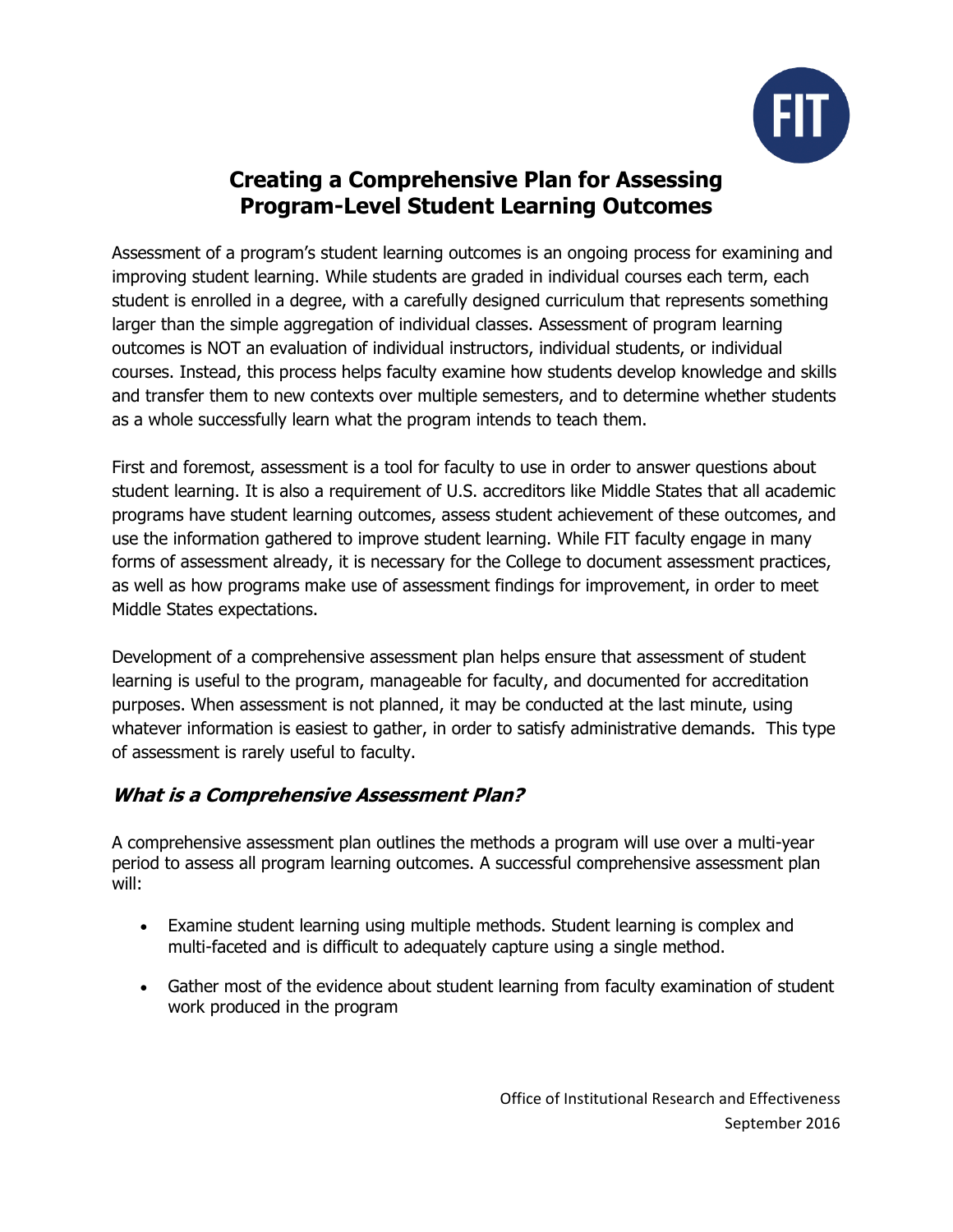- $\circ$  Student work that is optional or extra-credit may not provide reliable information about learning (e.g. due to lacks of representativeness of student volunteers or motivational issues)
- $\circ$  "Indirect" methods such as student self-reporting or job placement provide useful assessment information when used in combination with an examination of student work, but are not sufficient in themselves
- Focus on the program (e.g., the major) and program learning outcomes rather than individual courses
- Be collaboratively created with input and discussion by the entire department

Adapted from University of Hawaii—Manoa, https://manoa.hawaii.edu/assessment/howto/plan.htm

### **Making Assessment Manageable**

Planning ahead helps programs make assessment efficient and more manageable in terms of faculty time. Here are some ways to design a manageable process:

- Use existing student assignments/projects and academic milestones whenever possible, since these are embedded in the curriculum.
	- $\circ$  Programs can use curriculum maps to identify courses where student work at a particular level can be collected for assessment.
- Use existing program processes for evaluating students as assessment methods, such as annual student performance review, department meetings that discuss student learning, and cluster reviews. Programs may need to make some changes to these practices to adapt them for thinking about a group of students (instead of individuals) or to document them differently.
- Bundle the assessment of learning outcomes where it makes sense. Students may demonstrate multiple learning outcomes in the same assignment or project, and these can be assessed together. Capstone projects in particular usually require students to demonstrate several learning outcomes at once, integrating their learning into a single product.
- Sample student work *when it makes sense*. Sampling must be done cautiously in order to ensure that the student work is representative of the program and provides reliable information to faculty.
- Manage assessment so that the grading practices instructors already employ can be used as a source of assessment evidence. For example, faculty may complete rubrics to grade students, and these rubrics can be aggregated to provide assessment information.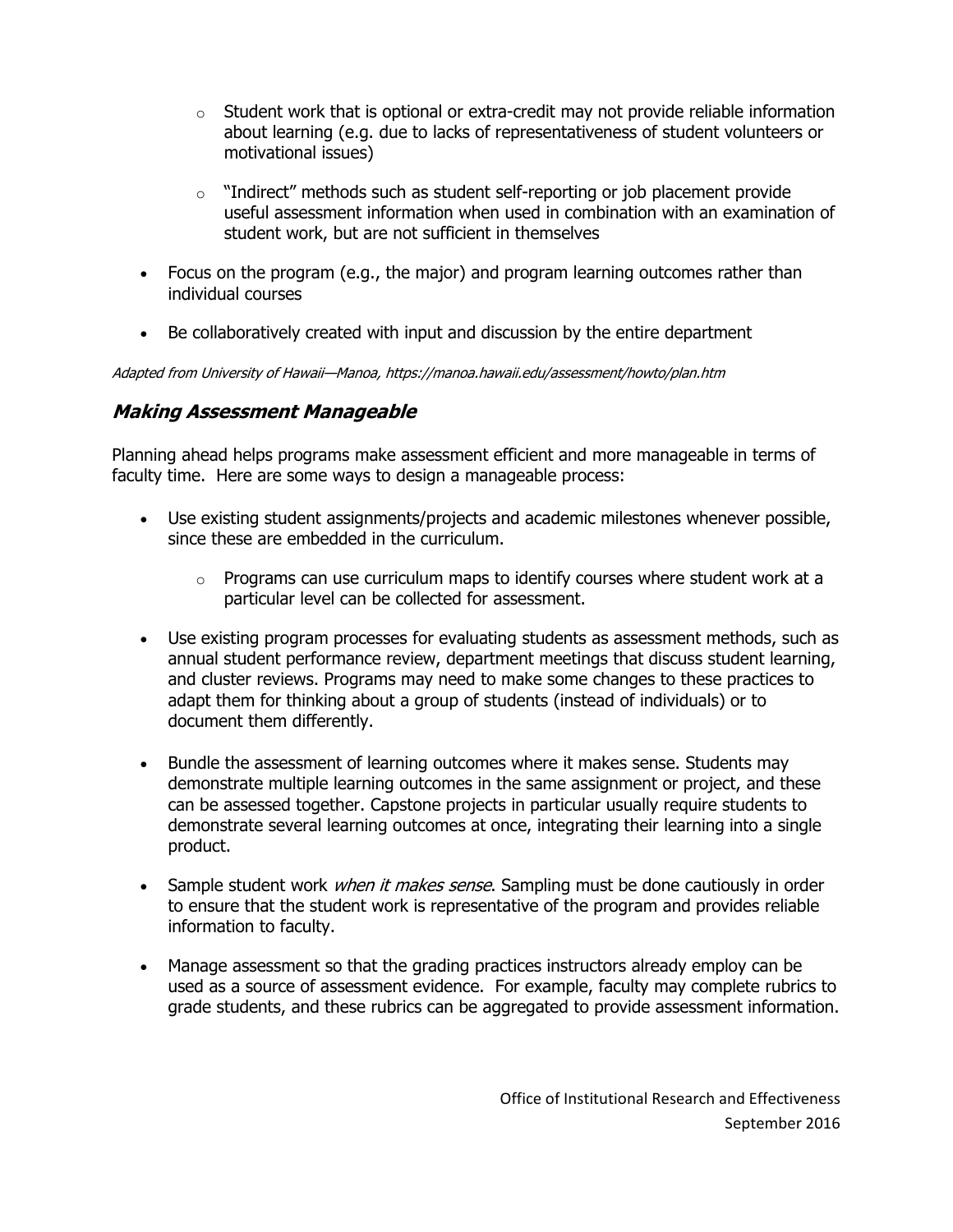# **Evidence of Student Learning**

There are many ways to demonstrate student achievement of learning outcomes. Listed below are methods that are likely to be used by FIT programs. Many of these methods are already used at FIT, although they may not be documented.

All FIT programs should ensure that at least some of the methods selected to assess student learning are "direct evidence." A combination of direct and indirect methods, both qualitative and quantitative, often provides a clear picture of student learning, but note that it is NOT necessary for a program to select ANY quantitative methods if they do not find them useful.

#### **Direct (Clear and Compelling) Evidence of What Students Are Learning**

- "Capstone" experiences such as research projects, presentations, theses, dissertations, oral defenses, exhibitions (evaluated using a rubric or other scoring guide)
- Portfolios of student work (evaluated using a rubric or other scoring quide)
- Student assignments or projects from required courses (evaluated using a rubric or other scoring guide)
- Faculty "cluster review" or discussion of student work (when related to program learning outcomes)
- Observations of student behavior (e.g., presentations, group discussions), undertaken and with notes recorded systematically
- Summaries/analyses of electronic discussion threads
- Scores on multiple choice and/or essay tests in key courses, accompanied by test "blueprints" that match exam questions to student learning outcomes
- Scores and pass rates on appropriate licensure/ certification exams or other published tests (e.g., Major Field Tests) that assess key learning outcomes
- Ratings of student skills (that are also learning outcomes) by field experience/internship supervisors or employers
- Student reflections on their values, attitudes and beliefs, if developing those are intended outcomes of the program

# **Indirect Evidence of Student Learning**

#### **(Signs that Students Are Probably Learning, But Exactly What or How Much They Are Learning is Less Clear)**

- Assignment grades, if not accompanied by a rubric or scoring guide
- Student ratings of their knowledge and skills
- Student/alumni satisfaction with their learning, collected through surveys, senior exit interviews, or focus groups
- Placement rates of graduates into appropriate career positions and starting salaries
- For four-year programs, admission rates into graduate programs and graduation rates from those programs
- Alumni perceptions of their career responsibilities and satisfaction
- Student participation rates in faculty research, publications and conference presentations
- Honors, awards, and scholarships earned by students and alumni

Adapted from: Linda Suskie, Middle States Commission on Higher Education

Office of Institutional Research and Effectiveness September 2016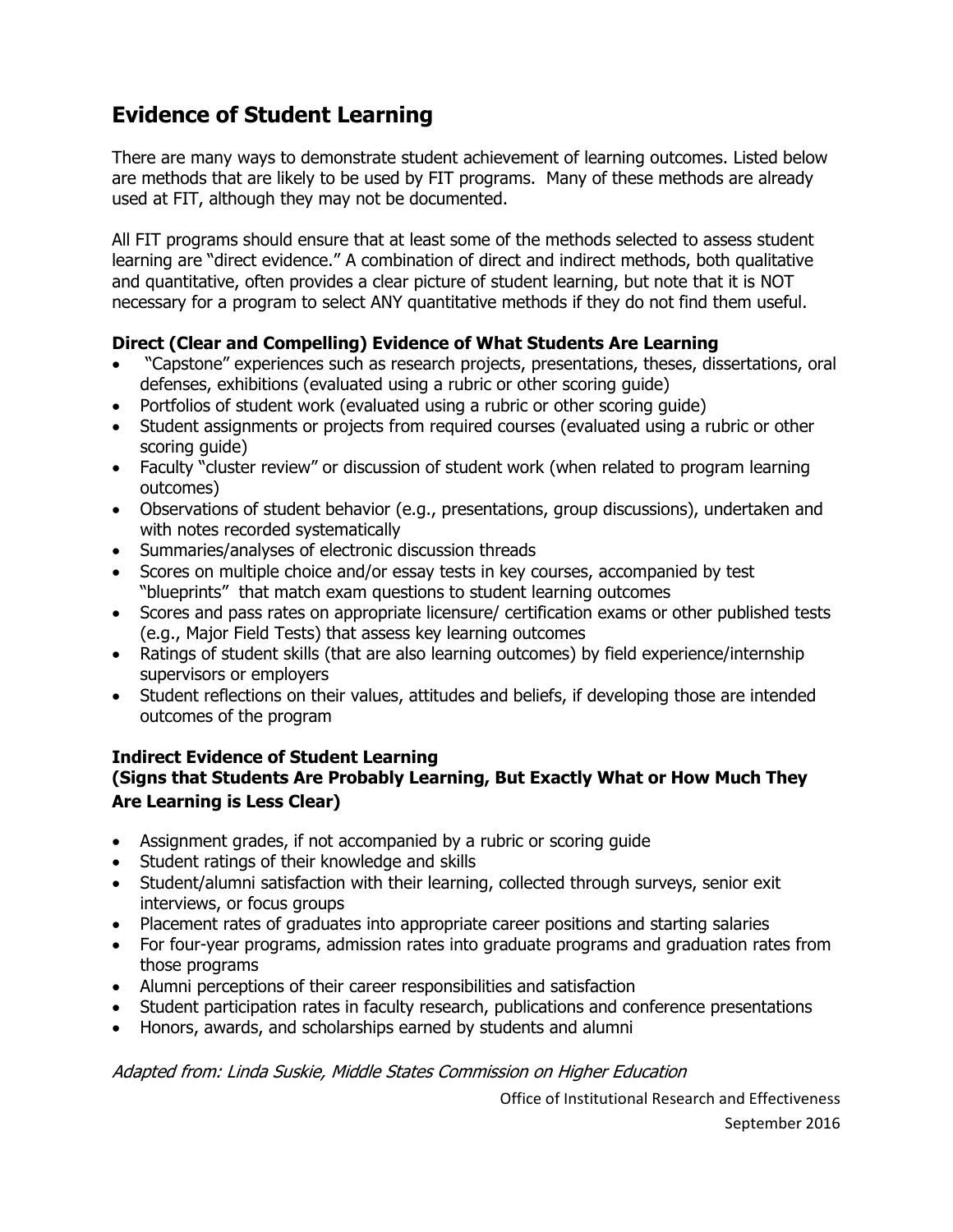## **Program Assessment Planning Worksheets**

These two exercises are designed to assist programs in brainstorming possible methods for assessing student learning. Assessment works best when it addresses real questions faculty have about student learning, to gather information in order to make programmatic decisions. The first grid guides faculty in connecting their questions about learning to assessment methods. Since program learning outcomes list what program faculty members think is most important for students to learn, assessing student learning should focus upon these areas. The second exercise is to foster brainstorming of possible methods for assessing learning outcomes. Both of these exercises will help program faculty design the comprehensive assessment plan.

#### **1. Program Questions about Student Learning**

| <b>Questions About Student</b>                                                                                                                                                                             | <b>Why?</b> Is there a reason for                                                                                                                                                                                                                                                                                           | <b>How?</b> Brainstorm possible                                                                                                                                                                                                                                                                       |  |
|------------------------------------------------------------------------------------------------------------------------------------------------------------------------------------------------------------|-----------------------------------------------------------------------------------------------------------------------------------------------------------------------------------------------------------------------------------------------------------------------------------------------------------------------------|-------------------------------------------------------------------------------------------------------------------------------------------------------------------------------------------------------------------------------------------------------------------------------------------------------|--|
| <b>Learning:</b> List questions that                                                                                                                                                                       | asking this question? What will                                                                                                                                                                                                                                                                                             | methods that the program could                                                                                                                                                                                                                                                                        |  |
| faculty have about student                                                                                                                                                                                 | the program do with this                                                                                                                                                                                                                                                                                                    | use to answer this question                                                                                                                                                                                                                                                                           |  |
| learning in their programs                                                                                                                                                                                 | information?                                                                                                                                                                                                                                                                                                                |                                                                                                                                                                                                                                                                                                       |  |
| <b>Example:</b> Faculty want to know<br>whether course FIT250, taken in<br>the 1 <sup>st</sup> semester of the Bachelor's<br>program, is adequate preparation<br>for FIT550, taken in the 4th<br>semester. | <b>Example:</b> Some faculty teaching<br>FIT550 feel that students are<br>unprepared in two areas<br>(program learning outcomes 4<br>and 5). They aren't sure whether<br>FIT 250 hasn't prepared students<br>or whether students have<br>forgotten the skills by FIT 550.<br>The program is considering<br>revising FIT250. | <b>Example:</b> Faculty teaching<br>FIT250 and FIT550 could create<br>a rubric, apply to student work in<br>FIT250, and analyze results<br>together; Faculty could use a<br>curriculum map to analyze where<br>program learning outcomes 4<br>and 5 are reinforced in semesters<br>$2$ and $3$ ; etc. |  |
|                                                                                                                                                                                                            |                                                                                                                                                                                                                                                                                                                             |                                                                                                                                                                                                                                                                                                       |  |
|                                                                                                                                                                                                            |                                                                                                                                                                                                                                                                                                                             |                                                                                                                                                                                                                                                                                                       |  |
|                                                                                                                                                                                                            |                                                                                                                                                                                                                                                                                                                             |                                                                                                                                                                                                                                                                                                       |  |

### **2. Methods for Assessing Program Learning Outcomes**

In the first column, list program learning outcomes. In the next column, "Learning Opportunities," note the courses and, when possible, assignments in which students have opportunities to learn and practice the outcome. The information in this column can assist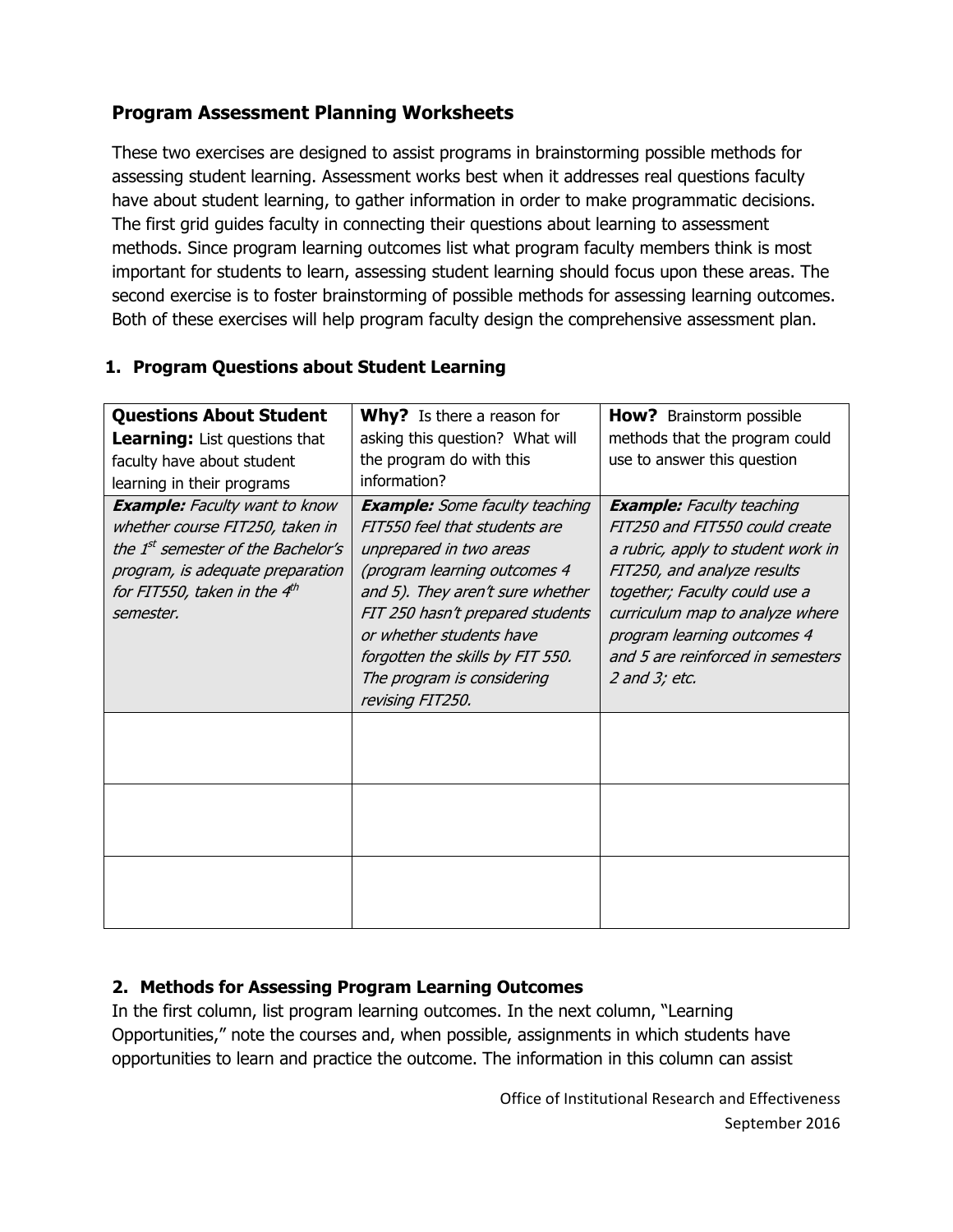faculty in thinking about the possible assessment methods to list in the third column, for methods the program currently uses or could use for collecting information as to how students are mastering the learning outcomes. Refer to the Evidence of Student Learning resource for a list of possible methods.

| <b>Program Learning</b><br><b>Outcomes</b> | <b>Learning Opportunities</b><br>(Courses/ Projects)                                                                                                                                                              | <b>Potential Assessment</b><br><b>Methods</b>                                                                                                                                                             |
|--------------------------------------------|-------------------------------------------------------------------------------------------------------------------------------------------------------------------------------------------------------------------|-----------------------------------------------------------------------------------------------------------------------------------------------------------------------------------------------------------|
| List program learning outcomes<br>below    | In what course(s) do students learn,<br>practice and reinforce the outcome?<br>Where in the curriculum (or external<br>activity) do they best demonstrate<br>it? (it is useful to refer to the<br>curriculum map) | What evidence could faculty collect<br>to determine whether students have<br>mastered the outcome? Does this<br>evidence already exist as part of<br>students' regular coursework or<br>other activities? |
|                                            |                                                                                                                                                                                                                   |                                                                                                                                                                                                           |
|                                            |                                                                                                                                                                                                                   |                                                                                                                                                                                                           |
|                                            |                                                                                                                                                                                                                   |                                                                                                                                                                                                           |
|                                            |                                                                                                                                                                                                                   |                                                                                                                                                                                                           |
|                                            |                                                                                                                                                                                                                   |                                                                                                                                                                                                           |
|                                            |                                                                                                                                                                                                                   |                                                                                                                                                                                                           |
|                                            |                                                                                                                                                                                                                   |                                                                                                                                                                                                           |

Insert Rows as Needed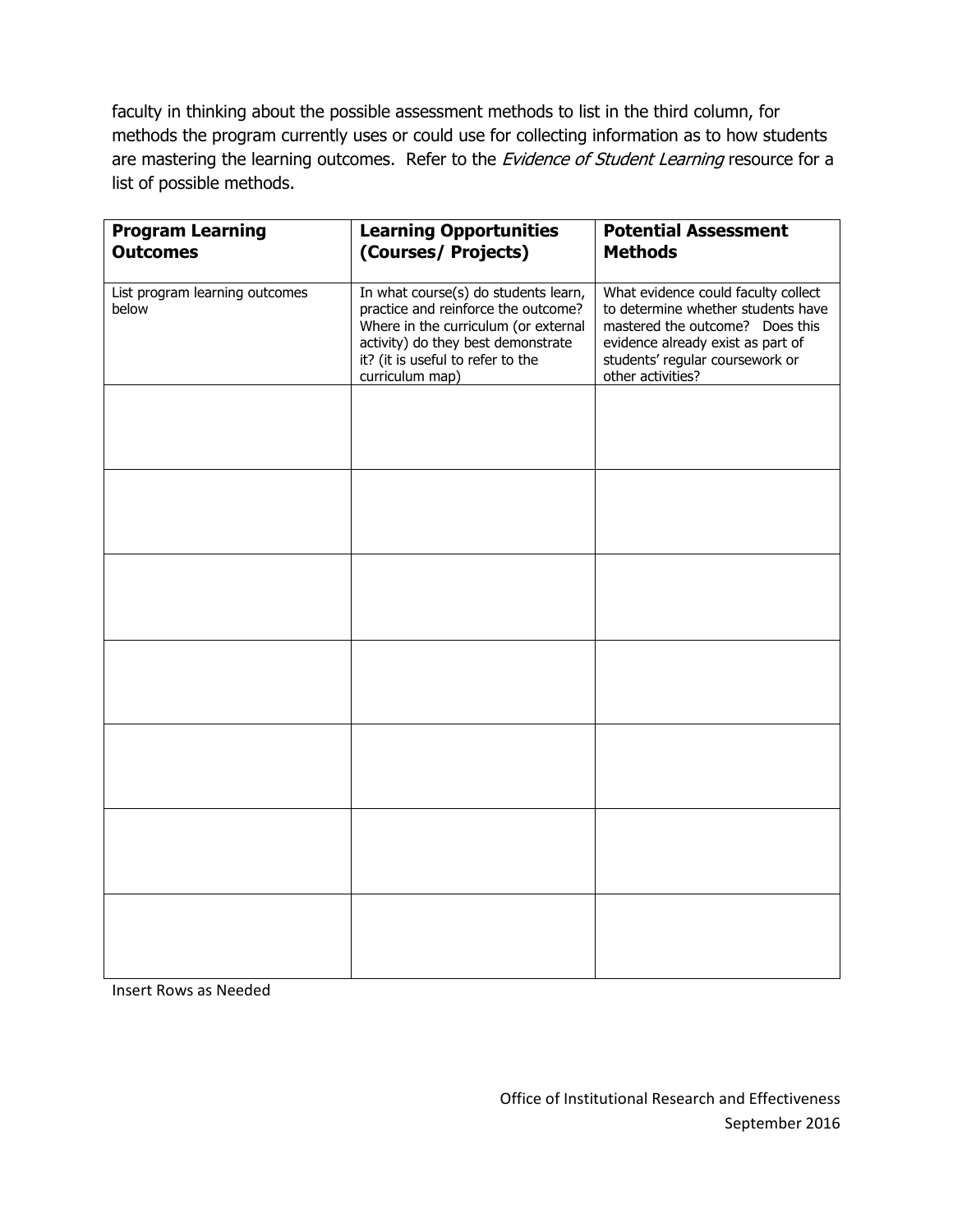# **FIT: Comprehensive Plan for Assessing Program-level Student Learning Outcomes**

Degree:\_\_\_\_\_\_\_\_\_\_\_\_\_\_\_\_\_\_\_\_\_\_\_\_\_\_\_\_\_\_\_\_\_\_\_ Program Chair or Assessment Coordinator:\_\_\_\_\_\_\_\_\_\_\_\_\_\_\_\_\_\_\_\_\_\_\_\_\_\_\_\_\_\_

List the assessment methods the program will use to gain a comprehensive review of student achievement of all student learning outcomes within a three to four year period.

| <b>Assessment</b><br><b>Method</b>                           | Learning<br><b>Outcomes</b><br>What learning<br>outcomes are assessed<br>through this method? | Timeframe<br>When will this method be<br>used? With what<br>frequency?            | <b>Assessment Planning and Faculty Review</b><br>Note planning details for assessment method here. For<br>example, the program may need to gather certain information<br>or archive student work each year. In addition, note when/how<br>faculty will review the findings. |
|--------------------------------------------------------------|-----------------------------------------------------------------------------------------------|-----------------------------------------------------------------------------------|-----------------------------------------------------------------------------------------------------------------------------------------------------------------------------------------------------------------------------------------------------------------------------|
| <b>Example: Review of</b><br>capstone project with<br>rubric | <b>PLOs 1-3</b>                                                                               | Every three years; collection<br>of student work and rubrics<br>to begin in Sp 17 | Because the program only graduates 10 students each year, student<br>work will be archived each year, along with the rubrics used to grade<br>the students. Faculty will compile results for three cohorts and review<br>every three years, at a meeting in fall term.      |
| <b>Example:</b> Senior exit<br>survey                        | <b>All PLOs</b>                                                                               | Exit survey will be given to<br>all graduating seniors each<br>spring.            | Survey will be given each March in all required capstone classes to<br>ensure high response rate. Faculty will discuss each year at May<br>meeting.                                                                                                                         |
|                                                              |                                                                                               |                                                                                   |                                                                                                                                                                                                                                                                             |
|                                                              |                                                                                               |                                                                                   |                                                                                                                                                                                                                                                                             |
|                                                              |                                                                                               |                                                                                   |                                                                                                                                                                                                                                                                             |
|                                                              |                                                                                               |                                                                                   |                                                                                                                                                                                                                                                                             |
|                                                              |                                                                                               |                                                                                   |                                                                                                                                                                                                                                                                             |

Office of Institutional Research and Effectiveness September 2016